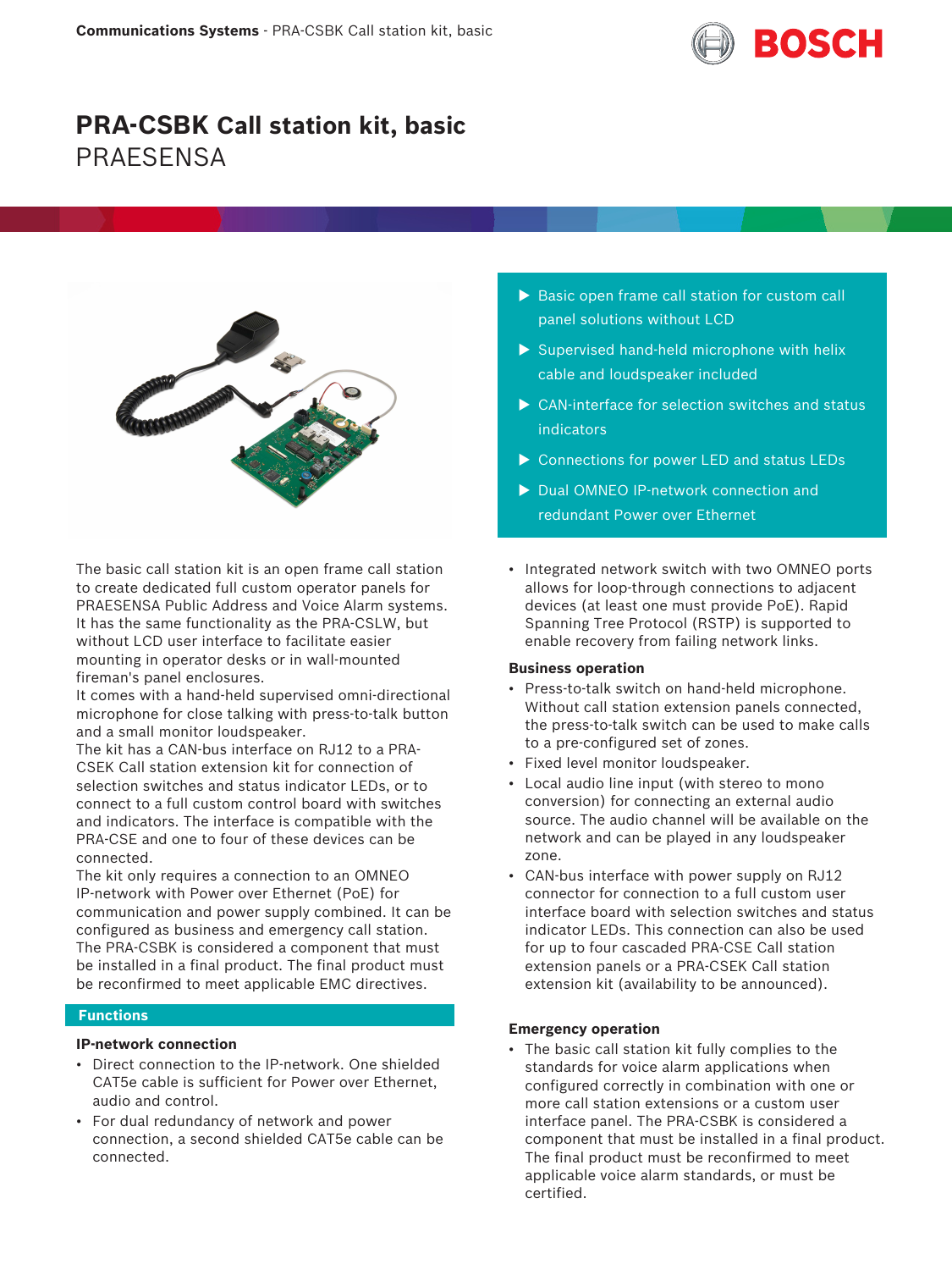- Each of the two RJ45 network connectors accept PoE to power the call station. This provides fail-safe network connection redundancy, as one connection is sufficient for full operation.
- Supervision of all critical elements; the audio path is supervised, as well as the communication to the network.

### **Connection and functional diagram**



**Top‑side**



#### **Top‑side indicators**

| 폶 | 100 Mbps network 1-2 | Yellow |
|---|----------------------|--------|
|   | 1 Gbps network 1-2   | Green  |

### **External indicators**

| Power on<br>Device in identification mode                               | Green<br>Green blinking |
|-------------------------------------------------------------------------|-------------------------|
| System fault present                                                    | Yellow                  |
| Status business call<br>Microphone active<br>Chime/message active       | Green<br>Green blinking |
| Status emergency call<br>Microphone active<br>Alarm tone/message active | Red<br>Red blinking     |
| Identification mode / Indicator test                                    | All I FDs blink         |

#### **Top‑side controls**

| Device reset (to factory default)<br>Button<br>$\circ$ |
|--------------------------------------------------------|
|--------------------------------------------------------|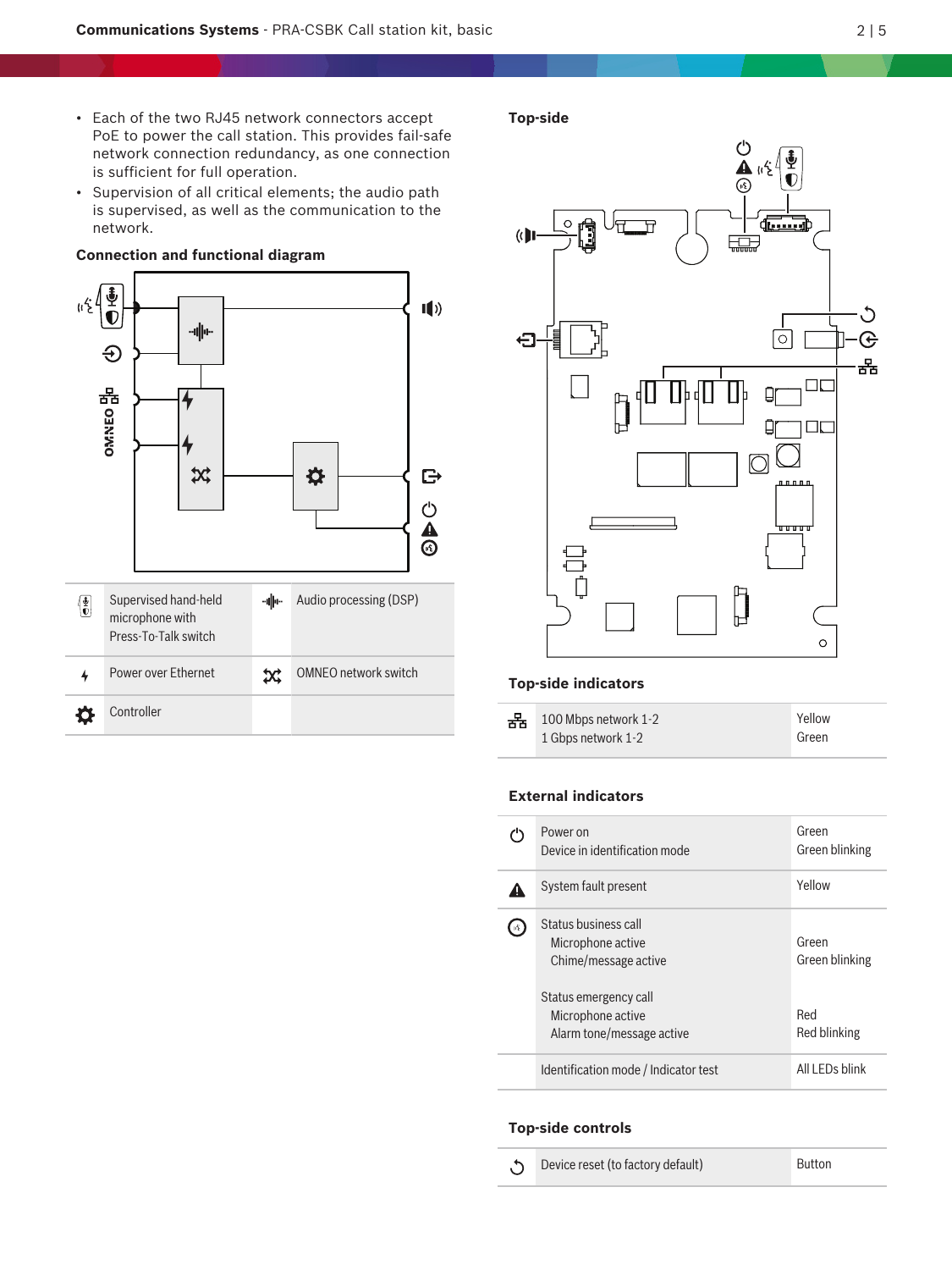#### **Top‑side interconnections**

| ᄋᅏᄶᄗ                                             | Network port 1-2 (PoE PD)                                             |         |
|--------------------------------------------------|-----------------------------------------------------------------------|---------|
| $\begin{pmatrix} \frac{1}{2} \\ 0 \end{pmatrix}$ | Microphone with Press-To-Talk switch                                  |         |
|                                                  | Local source audio line input                                         |         |
| $\blacksquare$                                   | Monitor loudspeaker                                                   |         |
| G                                                | PRA-CSE interconnection (RJ12)                                        |         |
| ඵ<br>А<br>$\odot$                                | LED indicators for power, system fault and call/<br>microphone status | mmm     |
| <b>External components</b>                       |                                                                       |         |
| ΓŦ.                                              | Microphone with Press-To-Talk switch                                  | hehuded |

| $\frac{1}{2}$  | Microphone with Press-To-Talk switch | Included |
|----------------|--------------------------------------|----------|
| $\blacksquare$ | Monitor loudspeaker                  | Included |

#### **Architects' and engineers' specifications**

The IP‑networked call station kit shall be designed exclusively for use with Bosch PRAESENSA systems. The call station kit shall provide an interface for control data and multi‑channel digital audio over OMNEO using dual Ethernet ports for redundant network connection, supporting RSTP and loopthrough cabling. It shall receive Power over Ethernet (PoE) via either one or both network connections. The call station kit shall have a CAN‑bus to interface with call station extensions or a custom built user interface panel for zone selection and other purposes. It shall provide control and routing of live speech calls, stored messages and music with volume control per zone. The call station kit shall have a hand-held omnidirectional microphone for live calls and a 3.5 mm jack line level input for background music, and provide software-configurable signal processing including sensitivity control, parametric equalization and limiting. The call station kit shall be marked for CE, and be compliant with the RoHS directive. Warranty shall be three years minimum. The call station kit shall be a Bosch PRA-CSBK.

# **Regulatory information Regulatory areas** Environment EN/IEC 63000

**Conformity declarations**

Europe CE

## **Parts included Quantity Component** 1 Call station circuit board 1 Microphone with coiled cable and cable feedthrough 1 Grommet lock for microphone cable feedthrough 1 Miniature loudspeaker 1 Interconnection cable for loudspeaker 1 **Interconnection cable for indicators** 1 Interconnection cable for extension 1 Set of mounting studs and grommets 4 Self‑tapping screw (3 x10 mm TX10) 1 Microphone clip 1 Quick Installation Guide

#### **Technical specifications**

#### **Quick overview**

| Operating voltage (VDC)                        | 37 VDC - 57 VDC (PoE)     |
|------------------------------------------------|---------------------------|
| Power consumption (W)                          | 4.40 W maximum            |
| Microphone element type                        | Dynamic; Noise cancelling |
| Polar pattern                                  | Omnidirectional           |
| Maximum sound pressure input level (dB<br>SPL) | $120$ dB SPI              |
| Frequency response (Hz)                        | $500$ Hz $-8000$ Hz       |
| Audio input                                    | line-in                   |
| Audio output                                   | Loudspeaker               |
| Number of Ethernet ports                       | $\mathfrak{D}$            |
| Ethernet type                                  | 100BASE-TX; 1000BASE-T    |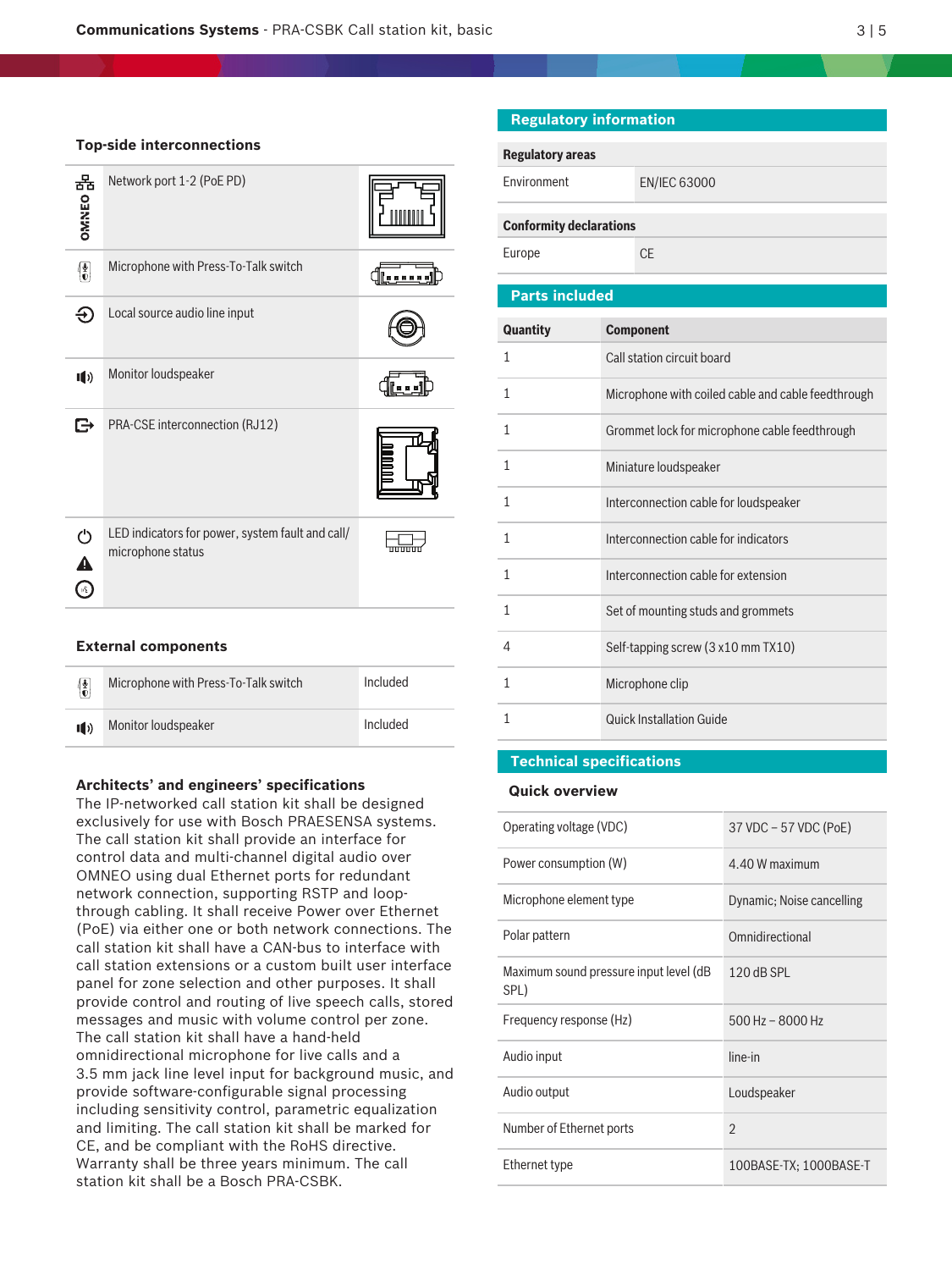| Protocols / standards                  | OMNEO: AES 70           |
|----------------------------------------|-------------------------|
| Sample rate (kHz)                      | 48 kHz                  |
| Protection                             | Watchdog: RSTP          |
| Operating temperature $(°C)$           | $-5^{\circ}$ C – 45 °C  |
| Dimension $(H \times W \times D)$ (mm) | 20 mm x 110 mm x 162 mm |
| Weight $(g)$                           | 120g                    |

#### **Electrical**

| <b>Microphone</b>                           |                                         |  |  |
|---------------------------------------------|-----------------------------------------|--|--|
| Nominal acoustic input level (configurable) | 89-109 dBSPL                            |  |  |
| Maximum acoustic input level                | 120 dBSPL                               |  |  |
| Signal to Noise Ratio (SNR)                 | $> 73$ dBA                              |  |  |
| Directivity                                 | Omni-directional                        |  |  |
| Frequency response<br>$(+3/-6 dB)$          | $500$ Hz $-8$ kHz<br>(noise cancelling) |  |  |
| <b>Monitor loudspeaker</b>                  |                                         |  |  |
| Maximum sound pressure level, at 1 m        | 75 dBSPL                                |  |  |
| Volume notification buzzer                  | 0 <sub>d</sub> B                        |  |  |
| Volume message monitoring                   | $-20dB$                                 |  |  |
| Frequency range (-10 dB)                    | $400$ Hz $-10$ kHz                      |  |  |
| <b>Line input</b>                           |                                         |  |  |
| Signal to Noise Ratio (SNR)                 | $>96$ dBA                               |  |  |
| Total Harmonic Distortion + Noise (THD+N)   | $< 0.1\%$                               |  |  |

### **Power transfer**

| Power over Ethernet (PoE 1-2)<br>Nominal DC input voltage<br>Standard | 48 V<br>IEEE 802.3af Type 1 |
|-----------------------------------------------------------------------|-----------------------------|
| Power consumption                                                     |                             |
| Call station (business use)                                           | 3.2W                        |
| Call station (emergency use)                                          | 4.4 W                       |
| Call station extension (via RJ12)                                     | 5 W maximum                 |

| <b>Power transfer</b>                                                                                  |                                                                      |
|--------------------------------------------------------------------------------------------------------|----------------------------------------------------------------------|
| Input voltage tolerance                                                                                | $37 - 57$ VDC                                                        |
| <b>Supervision</b>                                                                                     |                                                                      |
| Supervision<br>Microphone<br>Audio path<br>Press-to-talk switch<br>Controller continuity<br>$PoE(1-2)$ | Impedance<br>Pilot tone<br>Impedance<br>Watchdog<br>Voltage          |
| <b>Network interface</b>                                                                               |                                                                      |
| Ethernet<br>Protocol<br>Redundancy                                                                     | 100BASE-TX,<br>1000BASE-T<br>TCP/IP<br><b>RSTP</b>                   |
| Audio/control protocol<br>Network audio latency<br>Audio data encryption<br>Control data security      | <b>OMNEO</b><br>10 <sub>ms</sub><br><b>AES128</b><br><b>TLS</b>      |
| Ports                                                                                                  | $\overline{2}$                                                       |
| <b>Reliability</b>                                                                                     |                                                                      |
| MTBF (extrapolated from calculated MTBF of<br>PRA-AD608)                                               | 1,000,000h                                                           |
| <b>Environmental</b>                                                                                   |                                                                      |
| <b>Climatic conditions</b>                                                                             |                                                                      |
| Temperature<br>Operating<br>Storage and transport                                                      | $-5 - 45$ °C<br>$(23 - 113$ °F)<br>$-30 - 70$ °C<br>$(-22 - 158$ °F) |
| Humidity (non-condensing)                                                                              | $5 - 95%$                                                            |
| Air pressure (operating)                                                                               | 560 – 1070 hPa                                                       |
| Altitude (operating)                                                                                   | $-500 - 5000$ m<br>$(-1640 - 16404$ ft)                              |
| Vibration (operating)<br>Amplitude<br>Acceleration                                                     | $< 0.35$ mm<br>< 5 G                                                 |
| Bump (transport)                                                                                       | < 10 G                                                               |
| <b>Mechanical</b>                                                                                      |                                                                      |

## **Enclosure (PRA-CSLW)**

| Dimensions (HxWxD) | 20 x 110 x 162 mm                        |
|--------------------|------------------------------------------|
|                    | $(0.8 \times 4.3 \times 6.4 \text{ in})$ |